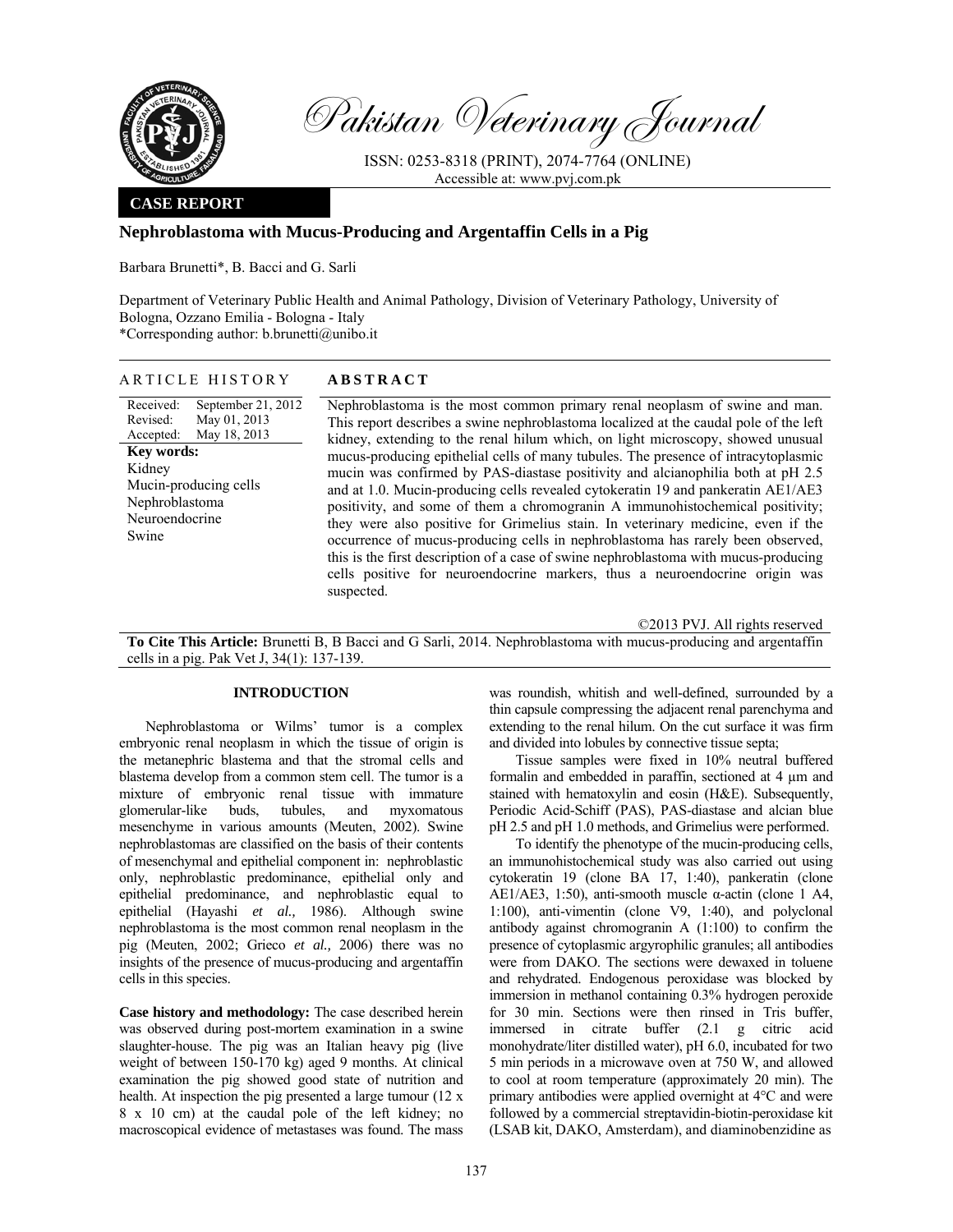

**Fig. 1:** Photomicrograph of nephroblastomas in kidney of a pig showing tubular epithelium of tubules with mucus-producing cells having abundant intracytoplasmic mucin content and eccentric nuclei. H&E stain. Bar=80µm.



**Fig. 2:** Photomicrograph of nephroblastomas in kidney of a pig showing the presence of intracytoplasmic mucin (neutral mucopolysaccharide content) confirmed by PAS-diastase positivity. Bar =  $160 \mu m$ .

the chromogen (0.04% for 7 min). The sections were then counterstained with Papanicolaou hematoxylin, rinsed in tap water, dehydrated, and coverslipped. For negative controls, an unrelated monoclonal antibody of the same isotype and similar protein concentration was used instead of the primary monoclonal antibody.

## **RESULTS**

On microscopic examination, a lobulated and well demarcated, encapsulated expansile neoplasm composed of different cell populations (epithelial, mesenchymal and blastematous cells) was present. The epithelial component was predominant and composed of variably sized and shaped tubular structures and glomeruloid bodies. The tubules were lined by a single to several layers of epithelial cells that often showed mucus-producing cells having abundant intracytoplasmic mucin content and eccentric nuclei (Fig. 1); glomeruloid bodies consisted of tufts of cells surrounded by a lumen lined by epithelial cells. The mesenchymal component organized in bundles and septa dividing the tumour in many lobules, was composed of stellate to spindle fibroblasts, with indistinct cell borders, moderate amount of eosinophilic cytoplasm, and oval to elongated nucleus with dispersed chromatin. Smooth and striated muscle fibres were present. A blastemal component was also present, consisting of



**Fig. 3:** Photomicrograph of nephroblastomas in kidney of a pig showing the presence of acid mucopolysaccharide content (sulphorated type) confirmed by alcian blue  $pH$  1.0 positivity. Bar = 160 $\mu$ m.



**Fig. 4:** Photomicrograph of nephroblastomas in kidney of a pig showing some mucus-producing cells positive to Grimelius stain, the argyrophilic granules are dark. Bar = 80  $\mu$ m.



**Fig. 5:** Photomicrograph of nephroblastomas in kidney of a pig showing some mucus-producing cells positive to chromogranin A. Bar =  $80 \mu m$ .

polygonal cells arranged in densely cellular aggregates, with indistinct cell borders, eosinophilic cytoplasm, round to oval nuclei with clumped chromatin and 1 to 3 nucleoli. The mitotic rate for all the cell components was less than 1 for high power field (400x). Multifocally in the tumoral stroma there were scattered lymphocytes.

The presence of intracytoplasmic mucin in the epithelial cells of the tubules was confirmed by PAS and PAS-diastase (Fig. 2) positivity and alcianophilia both at pH 2.5 and at 1.0 (Fig. 3). Some of these cells were also